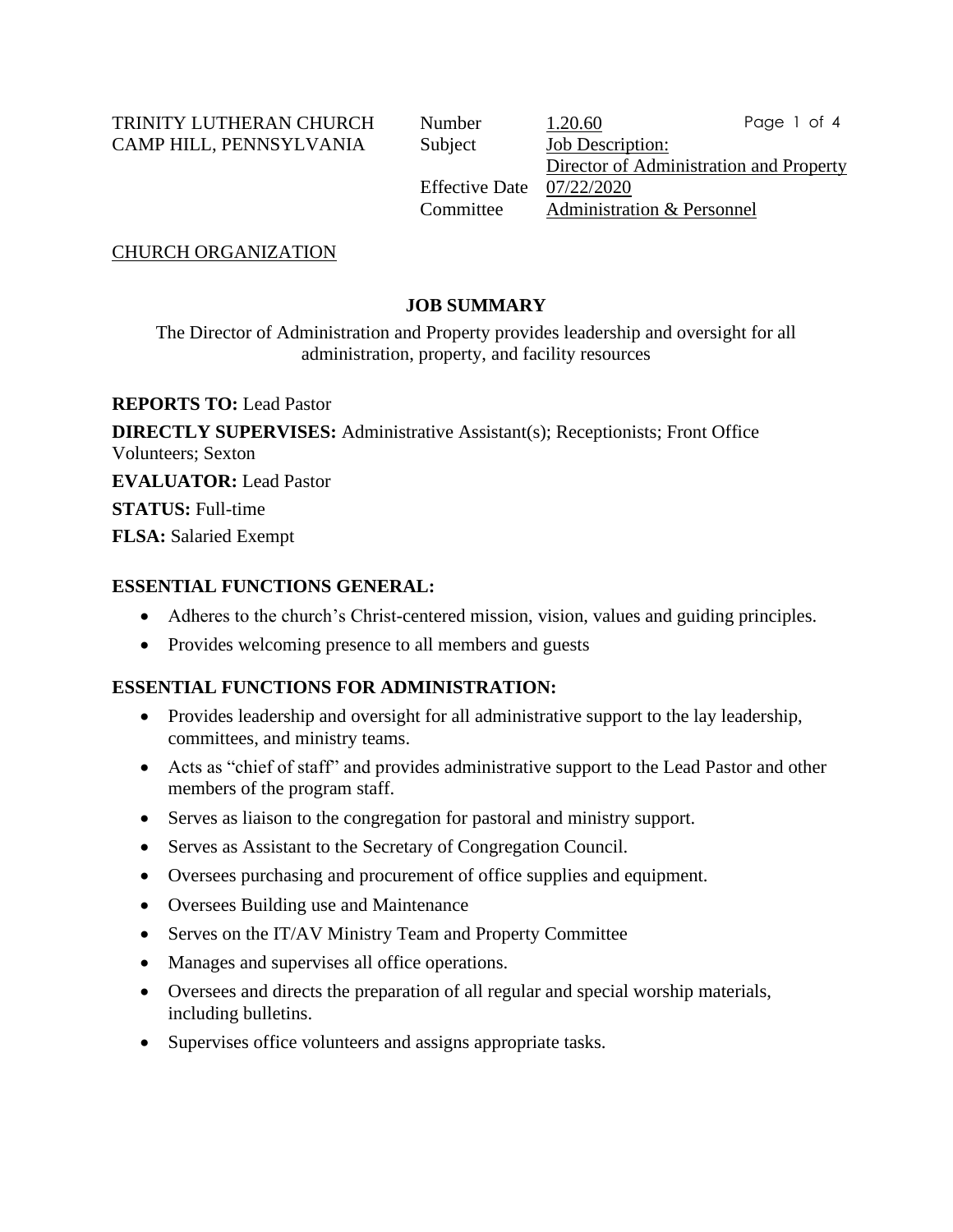TRINITY LUTHERAN CHURCH Number 1.20.60 CAMP HILL, PENNSYLVANIA Subject Job Description:

Director of Administration and Property Effective Date 07/22/2020 Committee Administration & Personnel Page 2 of 4

### CHURCH ORGANIZATION

- Manages computers, networks, and all office equipment and oversees IT contact with Staff Communications
- Works in collaboration with the Administration & Personnel Committee to ensure the maintenance and updating of the Policy Manual.
- Cooperates with the Director for Communications in the preparation of the Annual Report.
- Serves as employee leave administrator.

# **ESSENTIAL FUNCTIONS FOR PROPERTY:**

- Serves as advisor to the Church Property Committee.
	- o Oversees the preparation of and monitors Property and Facilities budget in consultation with the Property Committee.
	- o Understands the operation of the HVAC system and cleaning equipment.
	- o Ensures facility/equipment inspections are up-to-date
	- o Ensures building, equipment and systems are well maintained and in good repair.
	- o Maintains all property and repair records.
	- o Develops repair/replacement plan
	- o Solicits, analyzes, and presents for approval non-office related contracted services, equipment purchases, and unbudgeted minor and recurring maintenance purchase requests needed to maintain buildings and facilities of the church, in consultation with or as requested by the Property team.
- Provides assistance to Property Committee or other planning teams as they relate to Property matters
- Monitors use and maintains accountability and safety of all church property in accordance with church policy and procedures.
- Oversees the development and implementation of logistics plans for all scheduled events
- Oversees the scheduling of and oversees emergency drills and environmental safety activities as requested.
- In consultation with the Lead Pastor approves new rental agreements and provides oversight, monitoring, and enforcement of the terms of these agreements in accordance with church policies and directives consistent with our mission, vision, values and guiding principles.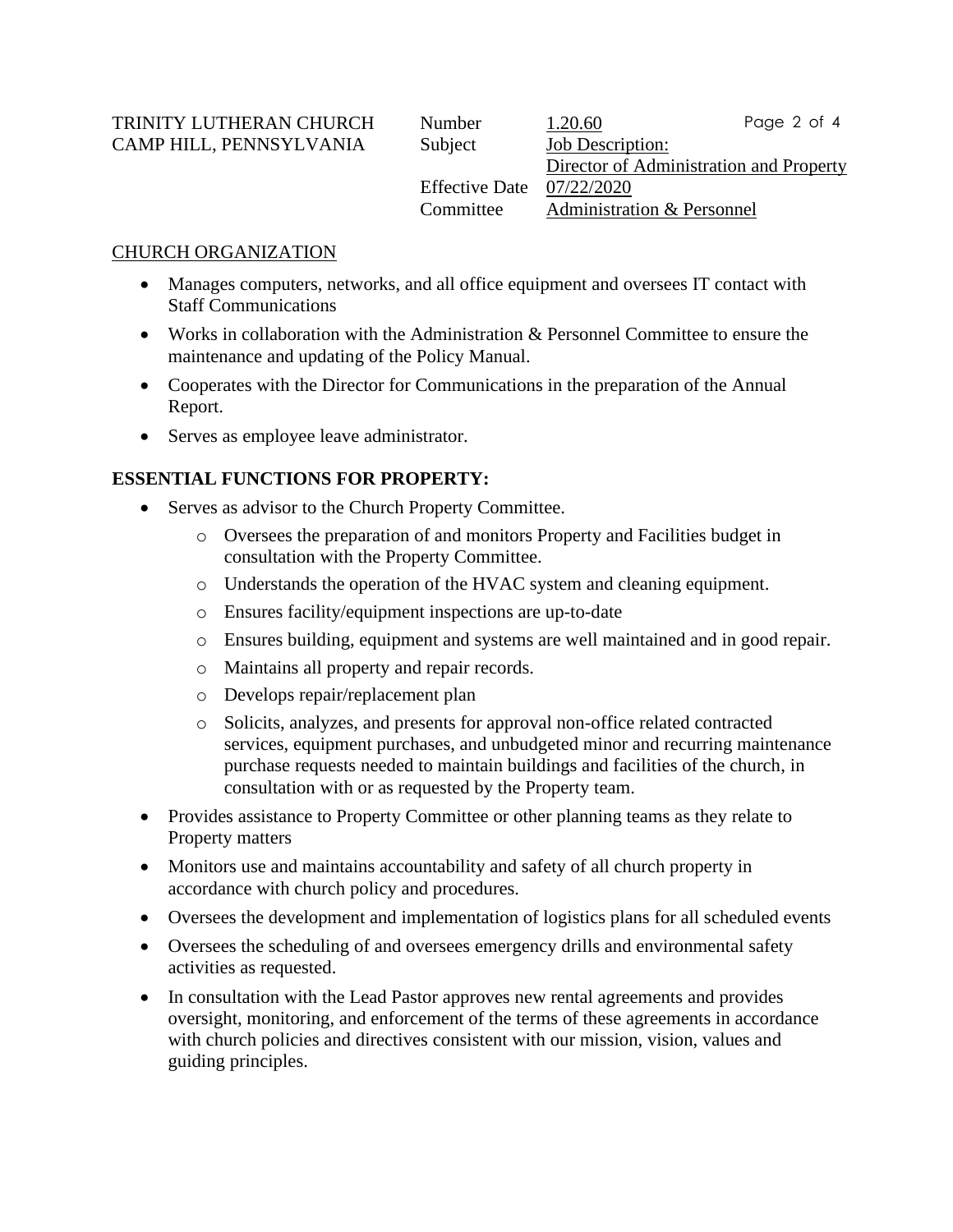TRINITY LUTHERAN CHURCH Number 1.20.60 CAMP HILL, PENNSYLVANIA Subject Job Description:

Director of Administration and Property Effective Date 07/22/2020 Committee Administration & Personnel Page 3 of 4

## CHURCH ORGANIZATION

- Assists with the day to day operation, security, and maintenance of the building and property.
- Oversees and responsible for furniture arrangements and provision of requested equipment (audio/visual, etc.) for groups using the facilities.
- Provides property related emergency "first response."
- Manages systems to ensure effective scheduling of the facility.
- Oversees and provides supervises of the volunteers assisting church property-related tasks.
- Oversees and manages the cleaning company contract

### **OTHER RESPONSIBILITIES:**

- Participates regularly in training conferences and study for continuing personal and professional development.
- Participates in staff meetings and retreats.
- Performs other duties as may be assigned by the Lead Pastor.

### **MINIMUM QUALIFICATIONS:**

- Bachelor's degree or equivalent experience
- Two years' experience desired
- Computer proficiency in MS Office Suite
- Strong organizational skills

### **PHYSICAL REQUIREMENTS:**

- Ability to communicate orally and in writing.
- Ability to listen to staff, members, and community.

### **CORE COMPENTENCIES:**

• **Teamwork**

Works well with others. Cooperates and maintains positive attitude as part of a team. Recognizes and respects other's point of view. Displays willingness to help outside area of responsibility.